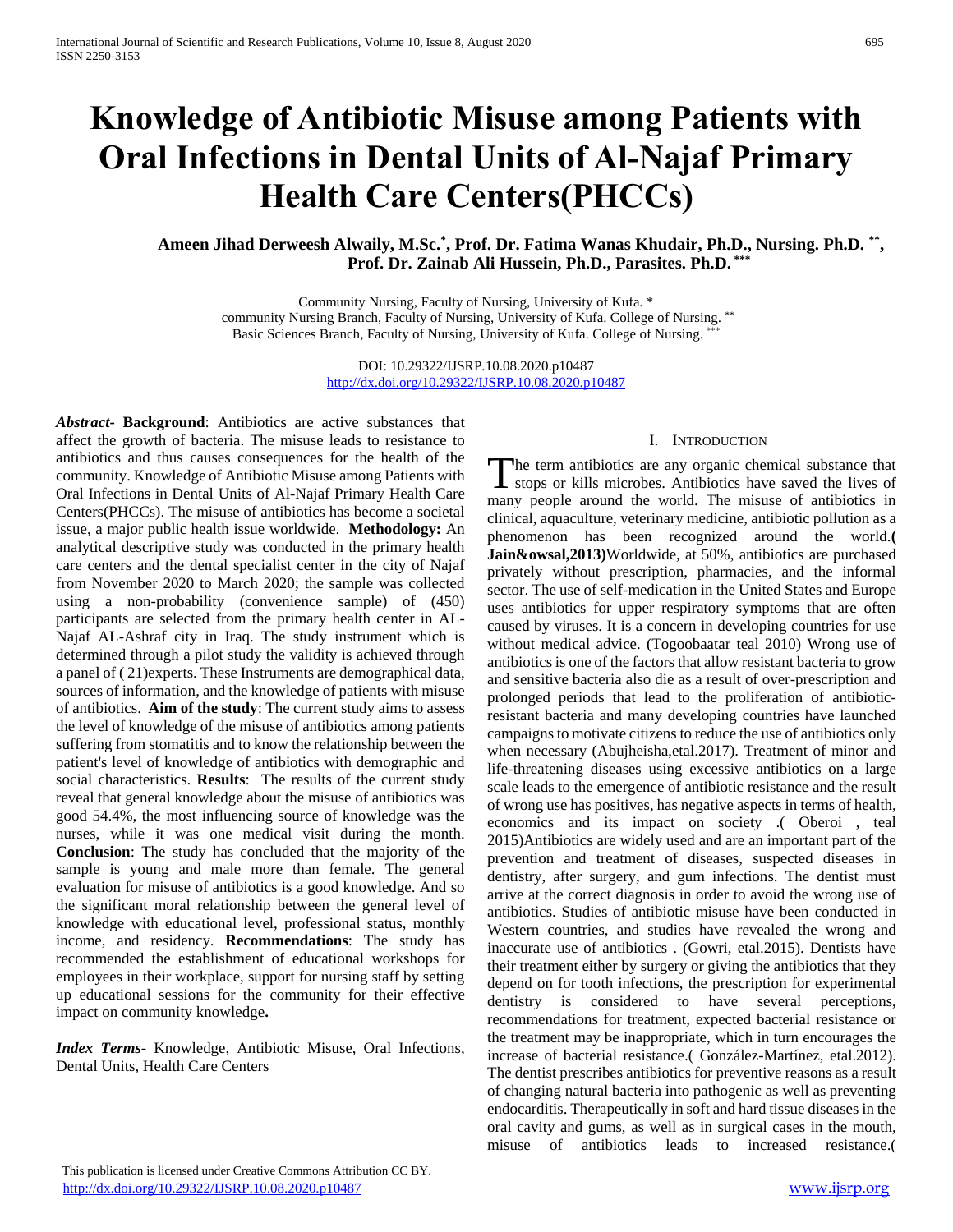Peedikayil,2011). In the twentieth century, the greatest invention was the invention of antibiotics, due to the high mortality from infectious diseases and diseases worldwide. Misuse of antibiotics is a large number of buying them without a prescription, especially for developing countries, and that excess of them quickly became resistant to antibiotics is an important issue in India. (Agarwal, etal 2015). Antimicrobial resistance (AMR) affects millions of people and threatens human health Increased use of antibiotics. The resistance will evolve, amplify, and necessary Facing (AMR) challenges at the national and global political level and developing a global action plan Any ( AMR) increase would have broad implications. Australia has realized reducing the misuse of antibiotics is essential to promoting health care. (Degeling, etal.2018 ).

## **Objectives of the Study:**

- 1. Evaluate the level of antibiotic misuse knowledge among patients with oral infection .
- 2. Find out the relationship between antibiotic misuse among patients with oral infections and their demographic data.

## II. METHODOLOGY:

## **Design of the Study**

 Across-sectional descriptive analytic design is adopted to achieve the study objective , Misuse among Patients with Oral Infections in Dental Units of Primary Health Care Centers(PHCCs)

# **Setting of the Study**

 A study was conducted in the Primary Health Centers AL Najaf Al Ashraf city in Iraq. These center are (AL-razwah. AL-Ansari. Al-Quds .AL- Nasser. Dr. Khawla Zween. AL-Mukarramah. Justice. Al-Faw . center 15 Shaaban. Health center in the military . University health center . health center in Orouba. Martyr Nasser Specialist Center of Dentistry) within the Najaf Health Directorate.

## **Sample of the Study**

 Probability sampling technique (comfort sample) from (450) accidental participants attending the dental units in the primary health centers in the city of Najaf.

## **Statistical analysis**

 The data are analysis through application data of descriptive and information statistical analysis methods Descriptive statistical:

- 1. Frequency and percentage table.
- 2. Mean and stander deviation
- 3. Sum of scores to derided the patient knowledge in to the levels ( high ,fair, low).
- 4. Bar chart.
- A- Information statistical :
	- 1. Chi-square. To test the association between the study variable .
	- 2. One way (ANOVA).
	- 3. Independent sample t-test.

## III. RESULTS

| Demographic data           | <b>Rating and intervals</b> | Frequency  | <b>Percent</b>   |
|----------------------------|-----------------------------|------------|------------------|
|                            | 19 and less                 | 32         | 7.1              |
|                            | $20 - 29$                   | 168        | 37.4             |
|                            | $30 - 39$                   | 114        | 25.3             |
| Age / Years                | 40-49                       | 78         | 17.3             |
|                            | 50 and more                 | 58         | 12.9             |
|                            | Total                       | 450        | 100              |
|                            | <b>Male</b>                 | 232        | 51.6             |
| Gender                     | <b>Female</b>               | 218        | 48.4             |
|                            | <b>Total</b>                | 450        | 100              |
|                            | Doesn't read and write      | 9          | $\boldsymbol{2}$ |
|                            | <b>Read and write</b>       | 18         | 4                |
|                            | <b>Primary school</b>       | 69         | 15.3             |
|                            | <b>Intermediate school</b>  | 127        | 28.2             |
| <b>Levels of Education</b> | <b>Secondary school</b>     | 65         | 14.4             |
|                            | <b>Diploma</b>              | 61         | 13.6             |
|                            | College                     | 94         | 20.9             |
|                            | Post-graduate               | 7          | 1.6              |
|                            | <b>Total</b>                | 450        | <b>100</b>       |
| <b>Occupational status</b> | <b>Jobless</b>              | 80         | 17.8             |
|                            | <b>Employee</b>             | <b>100</b> | 22.2             |

## **Table (4-1) Study Sample Demographic Data**

 This publication is licensed under Creative Commons Attribution CC BY. <http://dx.doi.org/10.29322/IJSRP.10.08.2020.p10487> [www.ijsrp.org](http://ijsrp.org/)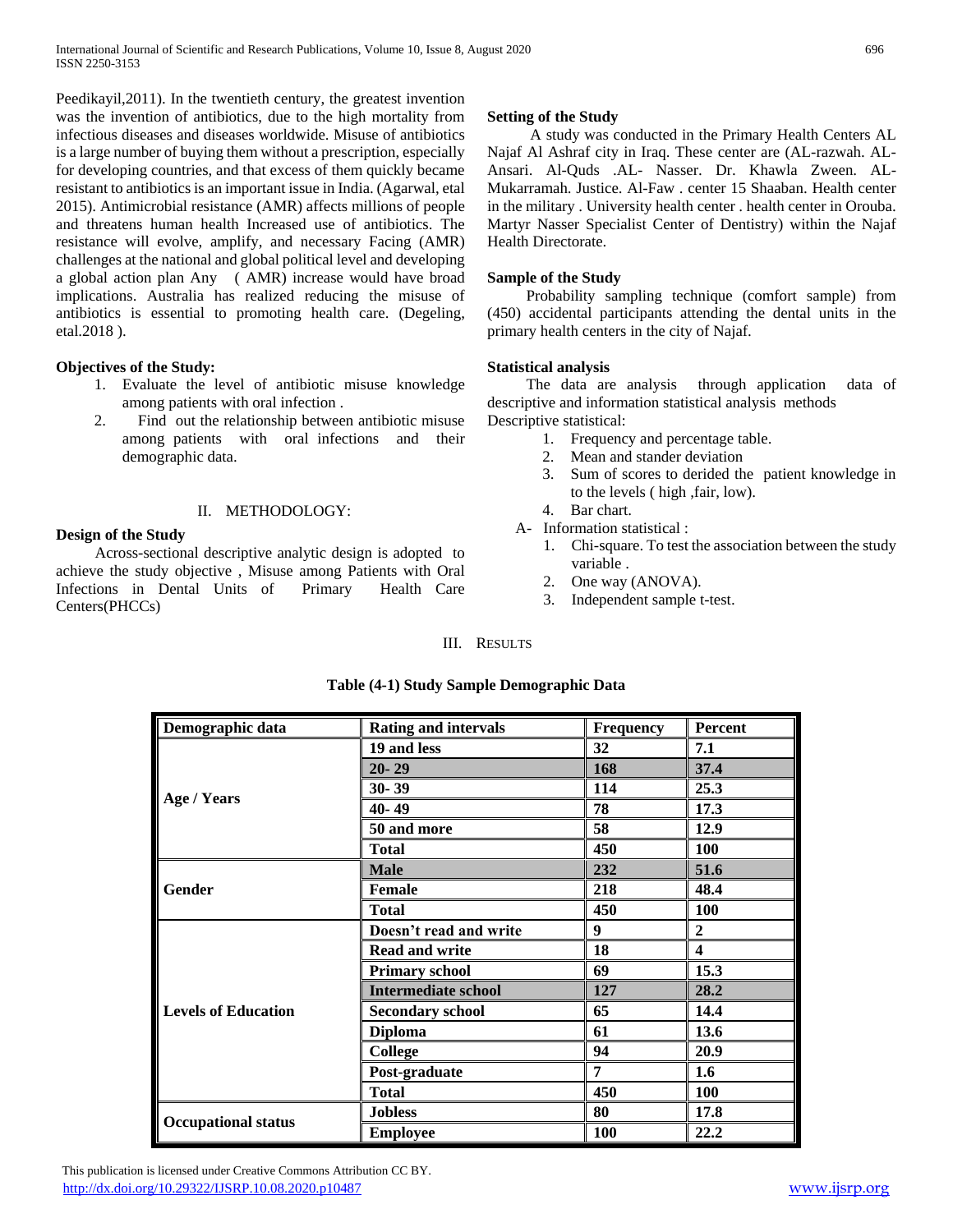|                       | Free job                 | 154 | 34.2       |
|-----------------------|--------------------------|-----|------------|
|                       | <b>Housewife</b>         | 116 | 25.8       |
|                       | <b>Total</b>             | 450 | 100        |
|                       | <b>Sufficient</b>        | 120 | 26.6       |
|                       | <b>Insufficient</b>      | 196 | 43.6       |
| <b>Monthly Income</b> | <b>Barley sufficient</b> | 134 | 29.8       |
|                       | <b>Total</b>             | 450 | 100        |
|                       | <b>Urban</b>             | 328 | 72.9       |
| <b>Residency</b>      | <b>Rural</b>             | 122 | 27.1       |
|                       | <b>Total</b>             | 450 | 100        |
| <b>Smoking</b>        | <b>Yes</b>               | 105 | 23.3       |
|                       | N <sub>0</sub>           | 345 | 76.7       |
|                       | <b>Total</b>             | 450 | <b>100</b> |

 This reveals that the (37.4%)of the study subjects are (20-29 ) years old and (51.6%) table them are meal . regearding levels of education , the study results indicated that (28.2%) with intermediate school graduated inddition . The study results shows that (34.2%) are of free job, (43.6%) exhibit insufficents monthly income, (72.9%) are urban residents , and (79.7%)are non smoking persons.

| Table (4-4) Overall evaluation of patients' knowledge regarding antibiotics misuse |  |  |  |
|------------------------------------------------------------------------------------|--|--|--|
|                                                                                    |  |  |  |

| Main studied domain                              | <b>Levels</b> | Frea. | $\frac{6}{9}$ |
|--------------------------------------------------|---------------|-------|---------------|
|                                                  | <b>High</b>   | 245   | 54.4          |
|                                                  | Fair          | 201   | 44.7          |
| <b>Overall evaluation of patients' knowledge</b> | Low           |       |               |
|                                                  | <b>Total</b>  | 450   | 100           |

 **N (450), high (sum of scores 62-79), fair (sum of scores 44-61), low (sum of scores 26-43)**

This table depicts that more than half of sample with high level of knowledge regarding antibiotic misuse (54%).



**Figure (1) Overall evaluation of patients' knowledge regarding antibiotics misuse**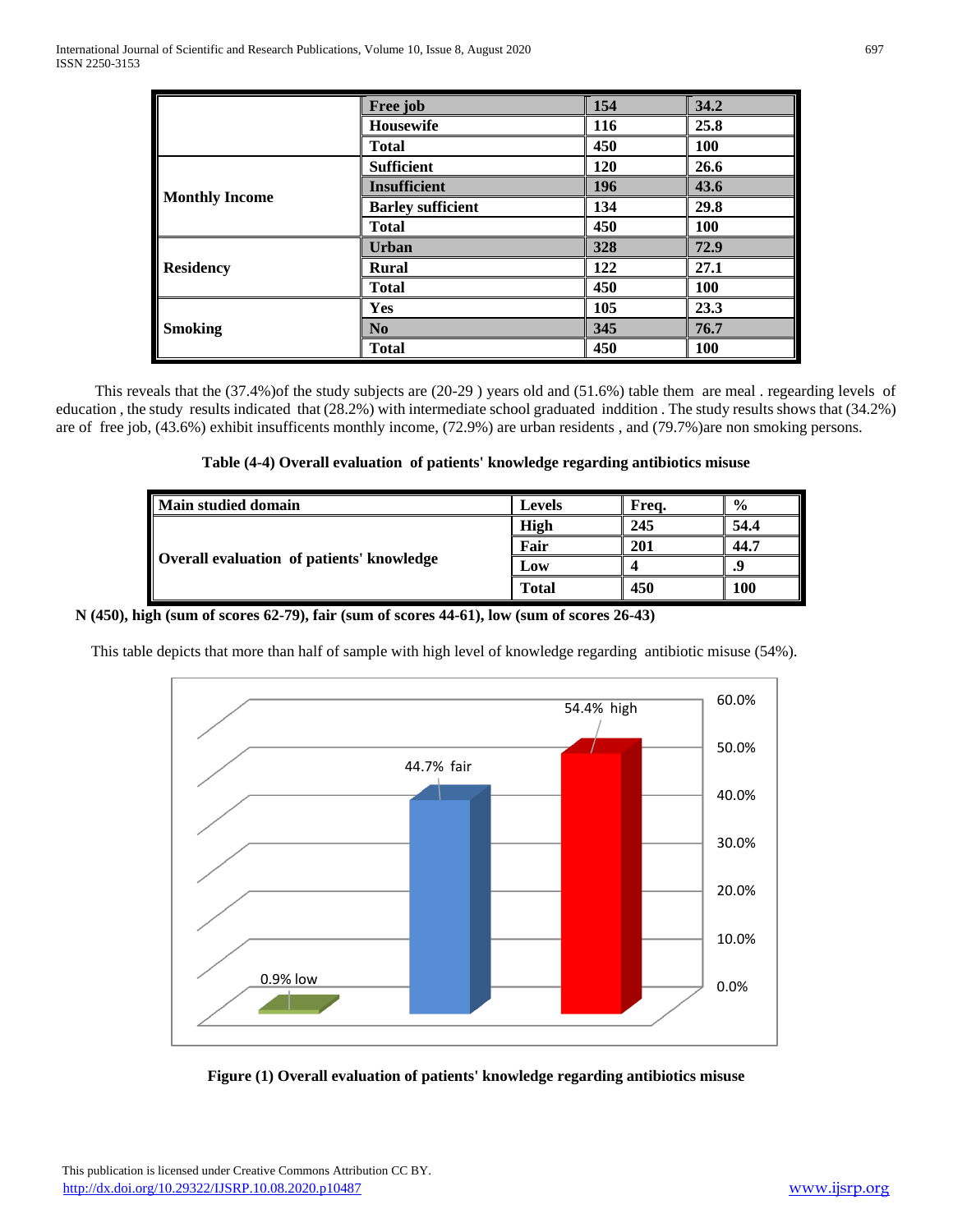| Demographic<br>data              | <b>Rating and interval</b>                                                         | N          | <b>Mean</b> | Std.<br><b>Deviation</b> | $\mathbf{F}$ | p-value            |  |
|----------------------------------|------------------------------------------------------------------------------------|------------|-------------|--------------------------|--------------|--------------------|--|
|                                  | Doesn't read and write                                                             | 9          | 1.9573      | .12078                   |              |                    |  |
|                                  | <b>Read and write</b>                                                              | 18         | 2.2650      | .22769                   |              |                    |  |
|                                  | <b>Primary school</b>                                                              | 69         | 2.2603      | .28102                   |              |                    |  |
|                                  | <b>Intermediate school</b>                                                         | 127        | 2.2925      | .28222                   |              |                    |  |
| of<br><b>Levels</b><br>education | <b>Secondary school</b>                                                            | 65         | 2.2941      | .23752                   | 7.608        | 0.001<br><b>HS</b> |  |
|                                  | <b>Institute</b>                                                                   | 61         | 2.4836      | .22200                   |              |                    |  |
|                                  | 94<br>2.3822<br>.28990<br><b>College</b><br>7<br>2.4615<br>Post-graduate<br>.19231 |            |             |                          |              |                    |  |
|                                  |                                                                                    |            |             |                          |              |                    |  |
|                                  | <b>Total</b>                                                                       | 450        | 2.3273      | .27818                   |              |                    |  |
|                                  | <b>Jobless</b>                                                                     | 80         | 2.2192      | .26558                   |              | .001<br><b>HS</b>  |  |
|                                  | <b>Employee</b>                                                                    | 100        | 2.3265      | .27078                   |              |                    |  |
| <b>Occupation</b>                | Free job                                                                           | 154        | 2.4256      | .24376                   | 12.919       |                    |  |
|                                  | <b>Housewife</b>                                                                   | 116        | 2.2719      | .29557                   |              |                    |  |
|                                  | <b>Total</b>                                                                       | 450        | 2.3273      | .27818                   |              |                    |  |
|                                  | <b>Sufficient</b>                                                                  | <b>120</b> | 2.3769      | .24298                   |              | .0001              |  |
| <b>Monthly income</b>            | In sufficient                                                                      | 196        | 2.2669      | .29589                   |              |                    |  |
|                                  | <b>Barley sufficient</b>                                                           | 134        | 2.3711      | .26556                   | 8.468        | <b>HS</b>          |  |
|                                  | <b>Total</b>                                                                       | 450        | 2.3273      | .27818                   |              |                    |  |

# **Table (4-6) Analysis of variance (ANOVA) of patients' knowledge according to their educational levels, occupation and monthly income**

Table(6) shows that there is a high – significant difference between the patient knowledge based on the levels of education, occupation and monthly income.

**Table (4-7) Mean difference (independent sample t-test) of patients' knowledge according to their residency**

| Main studied domains        | <b>Residency</b> |     | <b>Mean</b> | Std.<br><b>Deviation</b> | t-value | d.f. | p-value   |
|-----------------------------|------------------|-----|-------------|--------------------------|---------|------|-----------|
| <b>Overall</b><br>patients' | <b>Urban</b>     | 328 | 2.4445      | .26394                   |         | 448  | 0.0001    |
| knowledge                   | Rural            | 122 | 2.2837      | 27100                    | 5.637   |      | <b>HS</b> |

Table(7) shows that there is a high – significance different between the patient knowledge according to their residency .

**Table (4-10) Mean difference (independent sample t-test) of patients' knowledge according to times the patients use of antibiotics**

| <b>Main studied domains</b> | <b>Misuse</b><br>AВ | N   | <b>Mean</b> | -Std.<br><b>Deviation</b> | t-value | d.f. | p-value   |
|-----------------------------|---------------------|-----|-------------|---------------------------|---------|------|-----------|
| <b>Overall</b><br>patients' | Alwavs              | 87  | 2.2378      | .30778                    |         |      | .001      |
| knowledge                   | <b>Rarely</b>       | 363 | 2.3487      | .26664                    | 3.377   | 448  | <b>HS</b> |

Table(10) shows that there is a high – significant different between the patient knowledge and the frequency of antibiotic misuse

# **Desiccation**

## **Table (1) Study Sample Demographic Data**

 This reveals that the (37.4%)of the study subjects are (20- 29 ) years old and (51.6%) table them are meal . regearding levels of education , the study results indicated that (28.2%) with intermediate school graduated inddition . The study results shows that (34.2%) are of free job, (43.6%) exhibit insufficents monthly income, (72.9%) are urban residents , and (79.7%)are non smoking persons. These results tally with the study by Kadhim & Khudair, 2019

# **Table (4) Overall evaluation of patients' knowledge regarding antibiotics misuse**

**N (450), high (sum of scores 62-79), fair (sum of scores 44-61), low (sum of scores 26-43)**